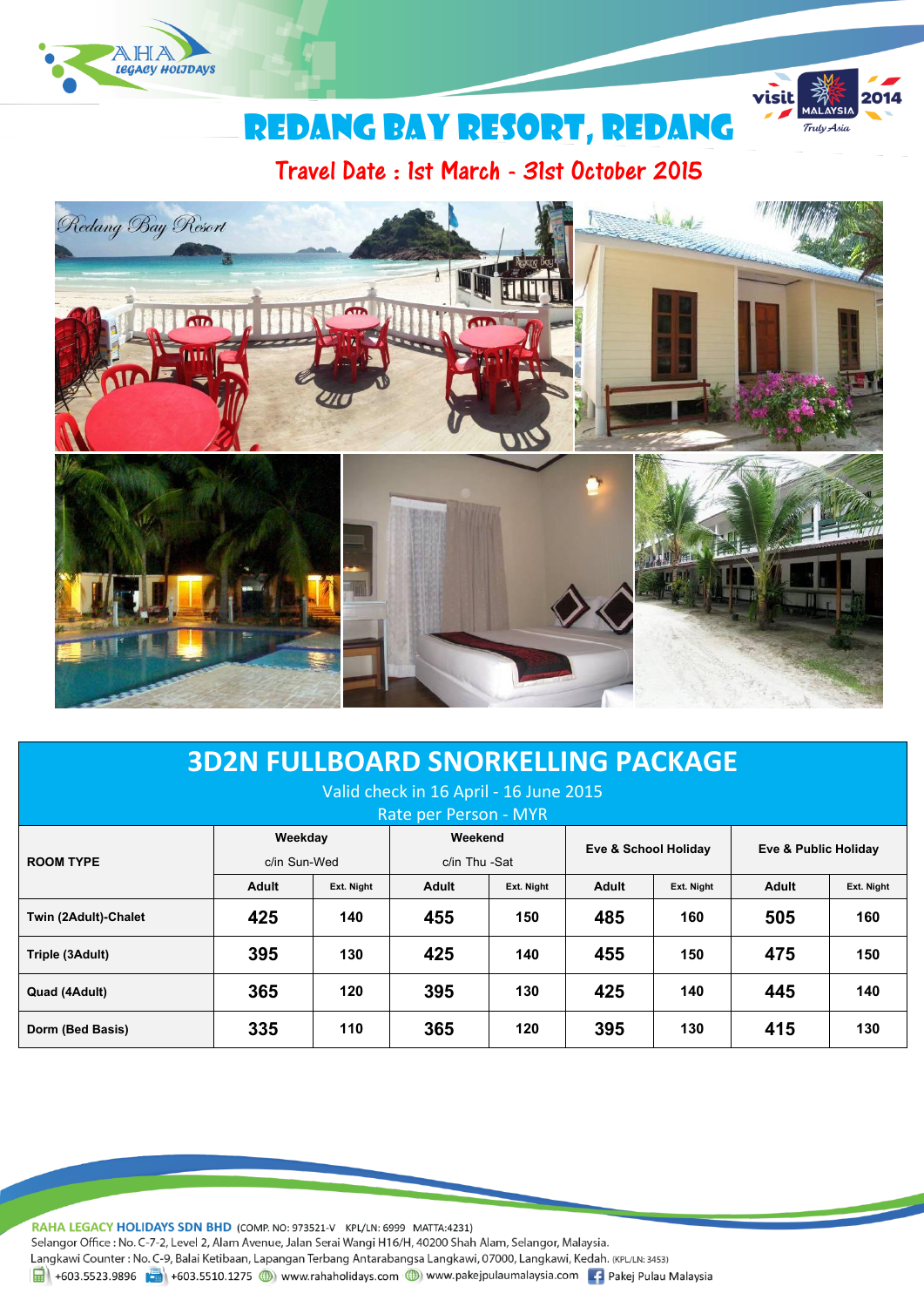



# **3D2N Fullboard Snorkelling Package - Mid Year Special Promo**

| <b>Rate Per Person - MYR</b> |                         |            |                          |            |                      |            |                      |            |
|------------------------------|-------------------------|------------|--------------------------|------------|----------------------|------------|----------------------|------------|
| <b>ROOM TYPE</b>             | Weekday<br>c/in Sun-Wed |            | Weekend<br>c/in Thu -Sat |            | Eve & School Holiday |            | Eve & Public Holiday |            |
|                              | <b>Adult</b>            | Ext. Night | <b>Adult</b>             | Ext. Night | <b>Adult</b>         | Ext. Night | <b>Adult</b>         | Ext. Night |
| Twin (2Adult)-Chalet         | 405                     | 130        | 435                      | 140        | 465                  | 150        | 485                  | 160        |
| Triple (3Adult)              | 375                     | 120        | 405                      | 130        | 435                  | 140        | 455                  | 150        |
| Quad (4Adult)                | 345                     | 110        | 375                      | 120        | 405                  | 130        | 425                  | 140        |
| Dorm (Bed Basis)             | 315                     | 100        | 345                      | 110        | 375                  | 120        | 395                  | 130        |

**3D2N Fullboard Snorkelling Package - Mid Year Special Promo Only Valid for :**

Travel Period : 17 $^{\text{th}}$  June – 30 $^{\text{th}}$  September 2015

Booking Period:1 $^{\rm st}$  June – 25 $^{\rm th}$  September 2015

# **YEAR END PROMO - 3D2N FULLBOARD SNORKELLING**

Rate Per Person - MYR

|                      | <b>Weekday c/in Sun-Wed</b> |            | Weekend c/in Thu -Sat |            | School/Eve/Public Holiday |            |  |
|----------------------|-----------------------------|------------|-----------------------|------------|---------------------------|------------|--|
| <b>ROOM TYPE</b>     |                             |            |                       |            |                           |            |  |
|                      | <b>Adult</b>                | Ext. Night | Adult                 | Ext. Night | <b>Adult</b>              | Ext. Night |  |
| Twin (2Adult)-Chalet | 375                         | 120        | 405                   | 130        | 425                       | 140        |  |
| Triple (3Adult)      | 345                         | 110        | 375                   | 120        | 395                       | 130        |  |
| Quad (4Adult)        | 315                         | 100        | 345                   | 110        | 365                       | 120        |  |
| Dorm (Bed Basis)     | 285                         | 90         | 315                   | 100        | 335                       | 110        |  |

#### **3D2N Fullboard Snorkelling Package Inclusive : Notes :**

- 2 Way Ferry Transfer from Shahbandar Jetty Redang Shahbandar Jetty
- 2 Night Accommodation in Air-Conditioned room
- 2 Complimentary Deep Sea Snorkeling Trips
- : 1 Complimentary Snorkeling at Marine Park @ Tropical Rainforest experience
- 2 Buffet Breakfast
- 2 Buffet Lunch
- 2 Buffet Tea-Breaks
- : 1 Buffet Dinner
- : 1 Buffet BBQ Dinner
- Ext. Nights: 1 Breakfast, 1 Lunch, 1 Tea Break, 1 Dinner & 2 Complimentary Snorkeling Trips

: Children ( from 3 - 11 yrs old) sharing room with parents - 50% from adult rate

- : Infant from 1 3 years old charge RM50.00 without bed.
- : Single Occupancy charged additional 75% from Twin Share Rate
- : Quad room can accommodate up to 6th person. 5th & 6th person

follow Quad Rate and extra mattress provided.

RAHA LEGACY HOLIDAYS SDN BHD (COMP. NO: 973521-V KPL/LN: 6999 MATTA:4231) Selangor Office : No. C-7-2, Level 2, Alam Avenue, Jalan Serai Wangi H16/H, 40200 Shah Alam, Selangor, Malaysia. Langkawi Counter: No. C-9, Balai Ketibaan, Lapangan Terbang Antarabangsa Langkawi, 07000, Langkawi, Kedah. (KPL/LN: 3453) 日 +603.5523.9896 【 19 +603.5510.1275 4】 www.rahaholidays.com ● www.pakejpulaumalaysia.com 【 Pakej Pulau Malaysia